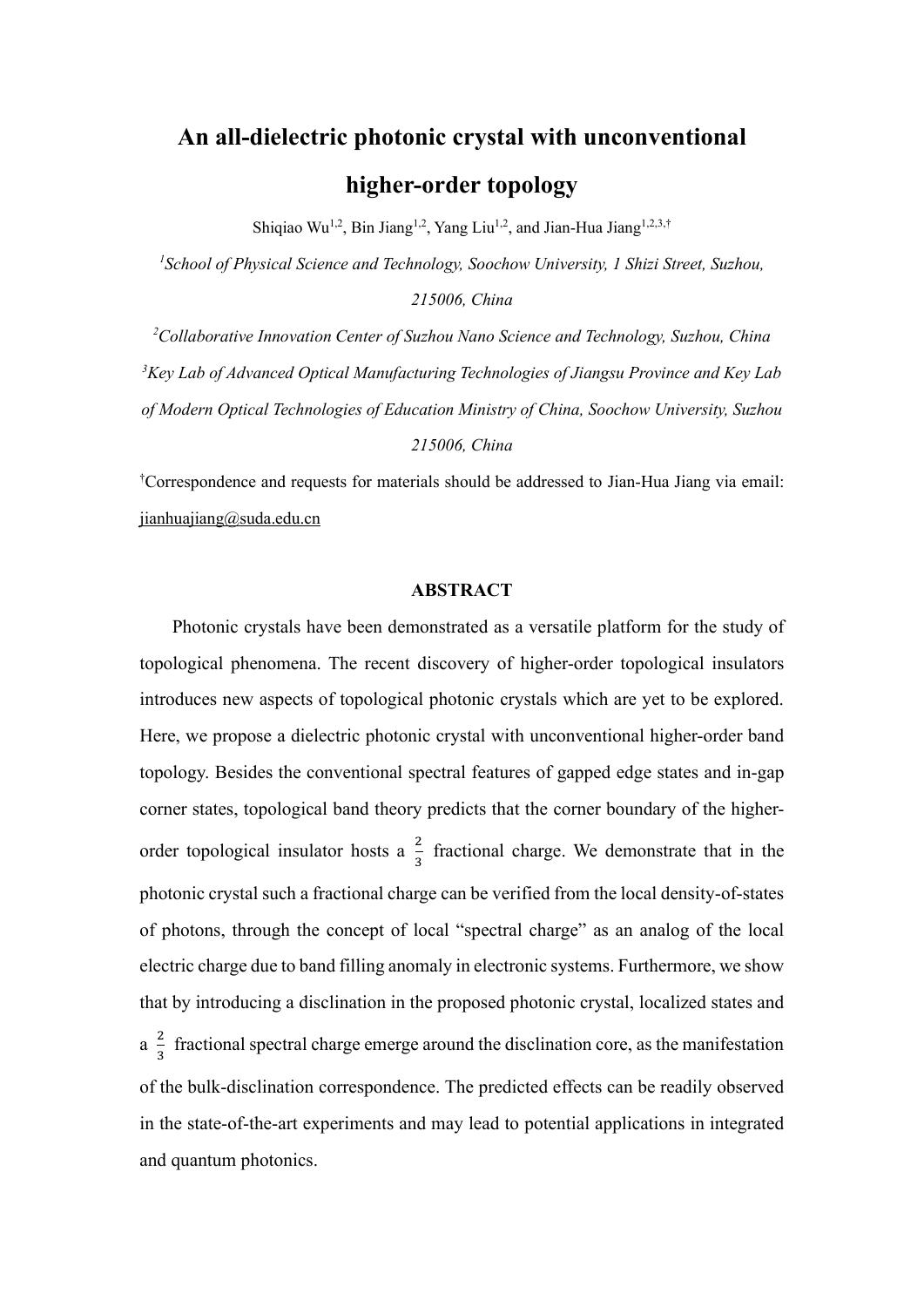# **I. INTRODUCTION**

Topological insulators, which host gapped bulk states and robust gapless edge states [1-4], brought new concepts and ideas in photonics in the past decade. Topologically-protected photonic edge states can serve as robust waveguides, which have been demonstrated to be useful in integrated photonics [5-9], information transport [10-17], quantum photonics [18, 19], lasing [20-28] and exciton-polariton devices [29- 31]. The ability to visualize the wavefunctions of the bulk and edge photonic states as well as the controllability of photonic systems make them a highly desirable platform for the study of topological phenomena.

Recently, it was predicted [30-39] and observed [40-68] that topological boundary states can emerge not only on the boundaries with  $n - 1$  dimensions, but also on the boundaries with  $n - 2$  and lower dimensions of *n*-dimensional (*n*D) topological insulators. Such exotic topological insulators are termed as higher-order topological insulators (HOTIs) [30-39]. For instance, a 2D HOTI hosts 1D edge states at the edge boundaries as well as 0D corner states at the corner boundaries [30-39]. The underlying mechanism is that due to the intricate role of the crystalline symmetry, the 1D edge states become gapped and hence can be regarded as emergent 1D insulators. At the corner boundaries between the edge boundaries, the 0D corner states emerge in the common band gap of the edge and bulk states due to edge or bulk band topology [30- 68]. Such topologically-protected multidimensional boundary states beyond the bulkedge correspondence introduce new degrees of freedom in the design of photonic states for wave-guiding, trapping and manipulation which may lead to potential applications in integrated photonics, quantum photonics and lasing [57-67]. However, such a discipline is still at its infant stage and yet to be explored. In particular, most existing studies focus on kagome and square lattice PhCs. Hexagonal PhCs which are very useful in PhC applications have rarely been studied for higher-order band topology.

In this work, we propose a hexagonal photonic crystal (PhC) which exhibits a topological band gap as the photonic analog of an unprecedented topological crystalline insulator. The unique band topology, as protected by the  $C_6$  crystalline symmetry, is manifested first by the coexisting gapped edge states and in-gap corner states, indicating a photonic HOTI. From topological band theory, the photonic HOTI hosts a fractional corner charge of  $Q_c = \frac{2}{3}$  $\frac{2}{3}$ . We demonstrate using the first-principle simulations that such a fractional charge can be verified through the concept of local "spectral charge" as an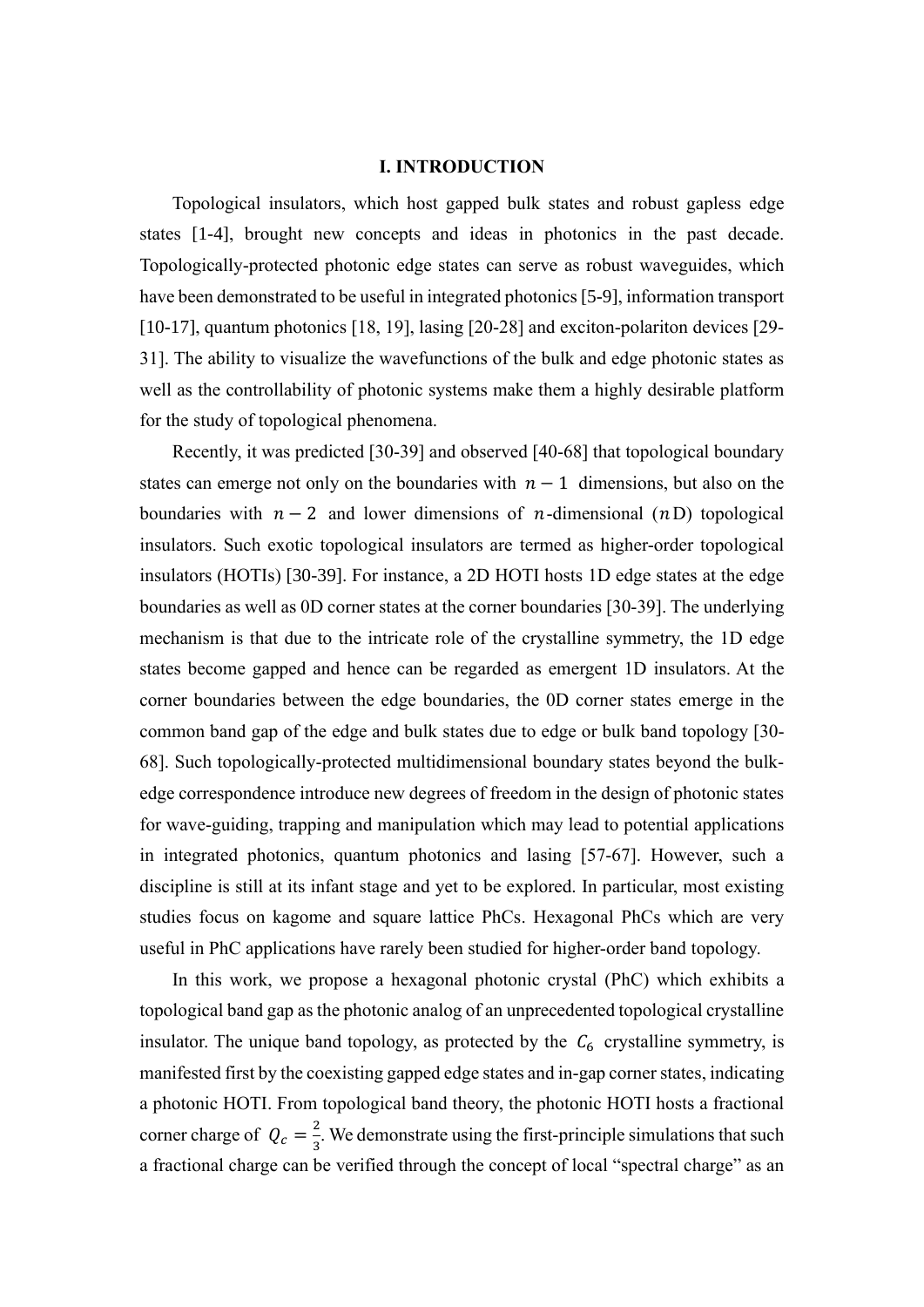analog of the local electric charge due to band filling anomaly in electronic systems. Physically, the "spectral charge" measures how many photonic modes exist in a local area in a given frequency range. Exploiting such a concept, we further show that disclinations, topological defects that disrupt the crystalline rotation symmetry, can induce a fractional spectral charge  $Q_{dis} = \frac{2}{3}$  $\frac{2}{3}$  and trap localized photonic states around the disclination core. First-principle calculations give consistent results with the bulkdisclination correspondence picture predicted by topological band theory. The unique topological phenomena found in this work can be readily observed in the state-of-theart photonic experiments and may offer potential applications in topological quantum photonics and topological lasing.

This paper is organized as follows: Sec. II focuses on the design of the PhC and its bulk topological indices. Sec. III studies the topological edge and corner states as well as the fractional corner charge. Sec. IV explores the manifestation of the bulkdisclination correspondence in the PhC. Sec.V demonstrates the disclination in the trivial photonic crystal. Sec.VI. shows the robustness of the disclination states. Sec. VII gives the conclusions and outlooks.

#### **II. PHOTONIC CRYSTAL AND BULK TOPOLOGICAL INDICES**

We propose a hexagonal PhC with six dielectric cylindrical rods in each unit-cell [see Fig.  $1(a)$ ] to realize the above topological effects. We focus on the lowest few photonic bands of transvers-magnetic harmonic modes. Despite that our PhC looks a bit similar to the PhC proposed by Wu and Hu (denoted as "Wu-Hu's PhC" hereafter [11], their topological indices and properties are distinct. First, there are only two bands below the topological gap in our PhC, whereas there are three bands below the topological gap in Wu-Hu's PhC. Moreover, the band symmetry representations and the topological indices are distinct for the two PhCs as elaborated below.

The photonic band gaps discussed here are analogs of topological crystalline insulators protected by the six-fold rotation  $(C_6)$  symmetry. In this context, the topological indices of the band gap can be deduced from the symmetry indicators of the bands below the gap. Using the theory in Ref. [39], the topological indices are given by

$$
\chi^{(6)} = (\chi_M, \chi_K). \tag{1}
$$

Here, the symmetry indicators are  $\chi_M = #M_1^{(2)} - #T_1^{(2)}$  and  $\chi_K = #K_1^{(3)} - #T_1^{(3)}$ , respectively. The symbol  $#I_{l}^{(n)}$  denotes the number of bands with the  $C_n$  rotation eigenvalue  $e^{i2\pi(l-1)/n}$   $(l = 1, ..., n)$  below the band gap at a high-symmetry point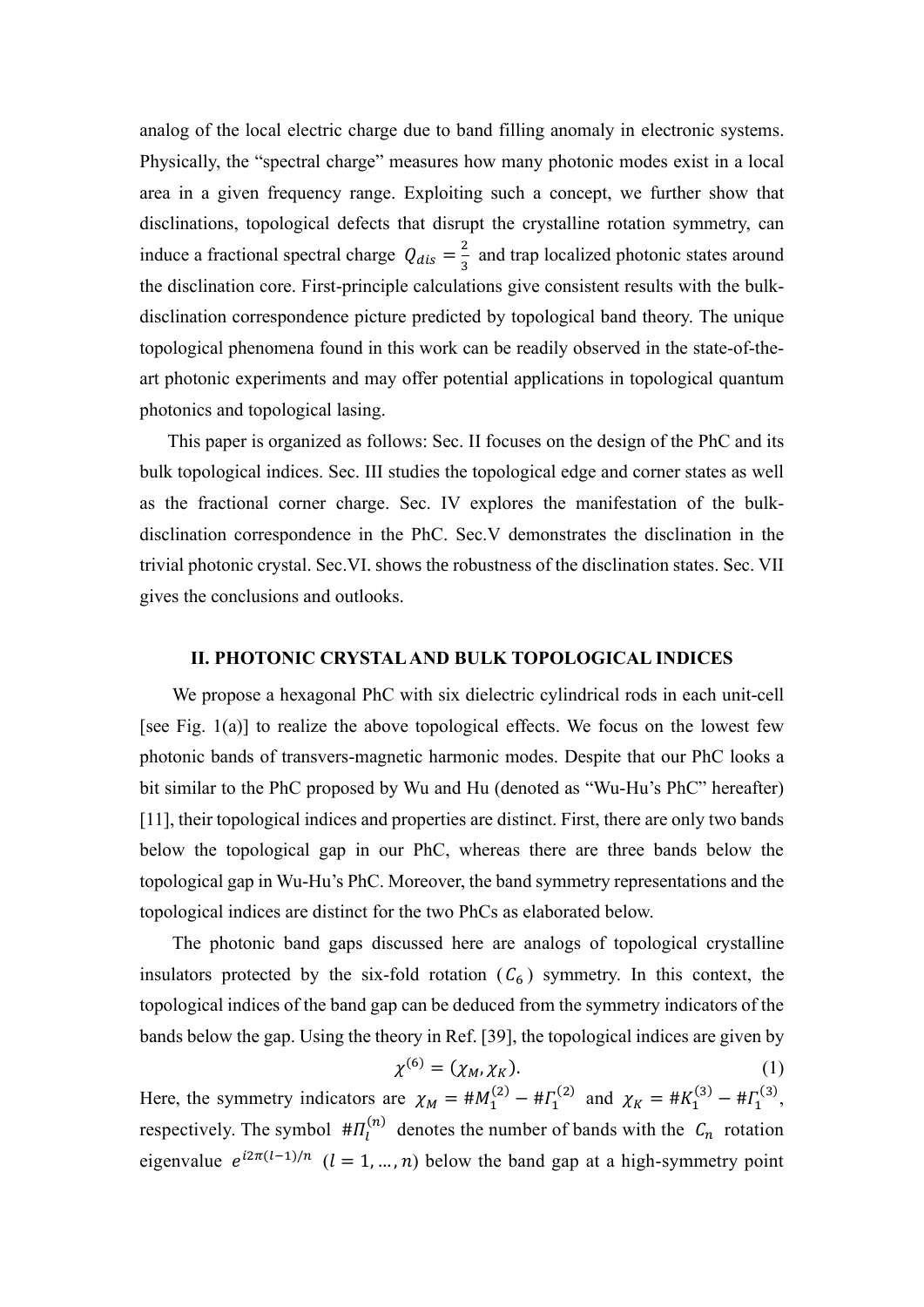$\Pi = \Gamma, M, K$ . The symbol  $\chi_M(\chi_K)$  thus stands for the change of the symmetry representations between the M  $(K)$  and the  $\Gamma$  points. For instance,  $\chi_M$  represents the parity inversion between the  $\Gamma$  and  $M$  points, as generalized parity-inversion [1] (or generalized Fu-Kane [2]) indices. According to the symmetry eigenvalues at the high symmetry points [as illustrated in Figs.  $1(b)$  and  $1(c)$ ], we find that our PhC has  $\chi^{(6)} = (0, -2)$ , whereas the Wu-Hu's PhC has  $\chi^{(6)} = (-2, 0)$ . Moreover, Wu-Hu's PhC has a nontrivial second Stiefel-Whitney number  $v = 1$  [i.e.,  $4m + 2$  (m) is an integer) odd-parity Bloch states at all time-reversal invariant momenta (the  $\Gamma$ point and the three *M* points)], whereas our PhC here has a trivial second Stiefel-Whitney number  $v = 0$  (i.e., 4*m* odd-parity Bloch states at all time-reversal invariant momenta), according to Ref. [69].

Geometrically, the key difference between our PhC and Wu-Hu's PhC is that in our PhC, the dielectric rods are aligned along the line from the corners to the center of the unit-cell [see the brown dashed line in the inset of Fig.  $1(a)$ ]. In comparison, in Wu-Hu's PhC the dielectric rods are aligned from the edge-centers to the center of the unit-cell [see the green dotted line in the inset of Fig.  $1(a)$ ].

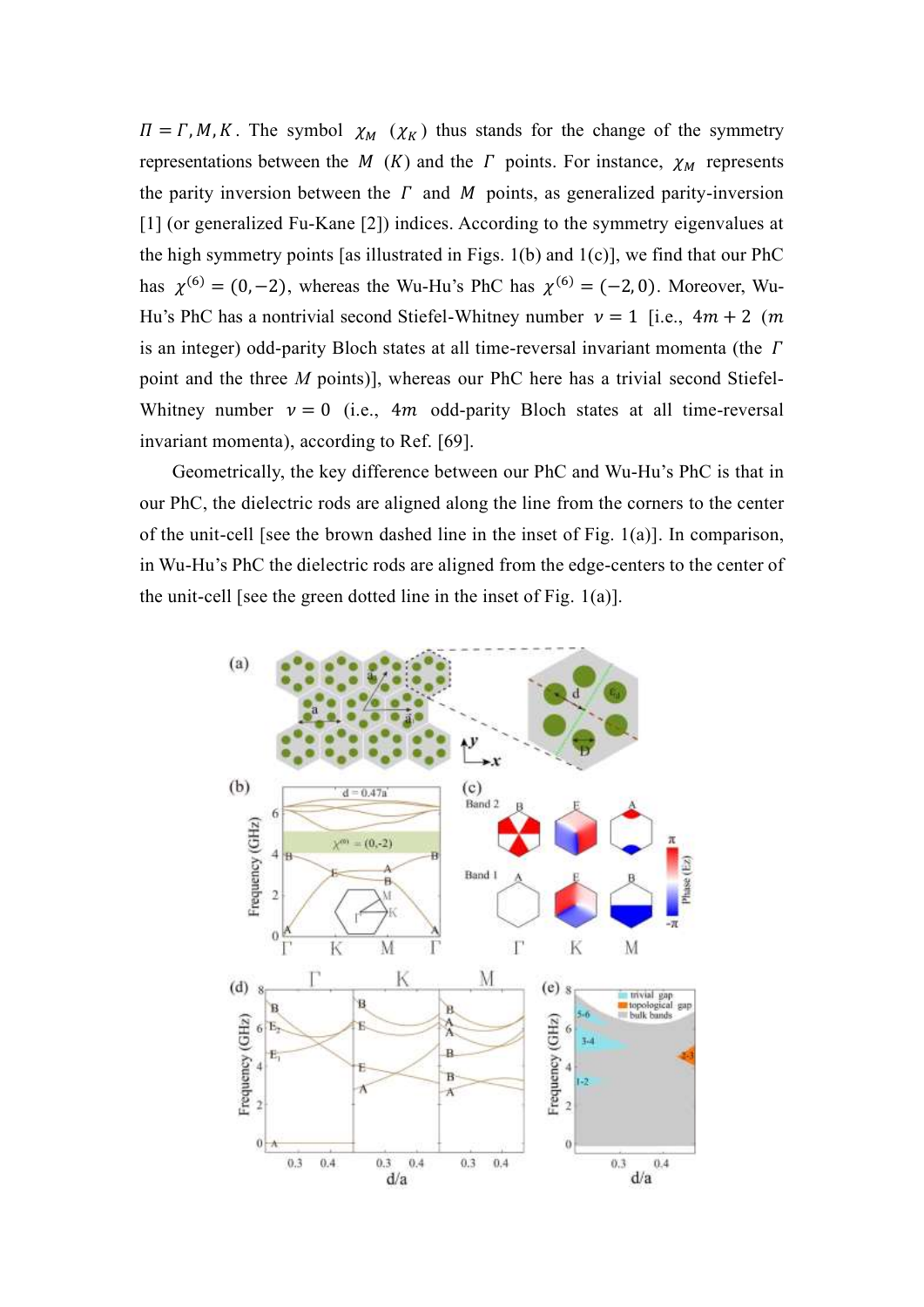FIG. 1. (a) Schematic illustration of the 2D hexagonal PhC. Inset shows the zoom-in structure of the unit-cell. Gray region is air, while the green dots denote the dielectric rods with a diameter  $D =$ 4mm and a relative permittivity  $\varepsilon_d = 24$ . The lattice vectors of the hexagonal lattice,  $\vec{a}_1$  and  $\vec{a}_2$ , are depicted. The lattice constant is  $a = 25$ mm, while the distance between the center of a rod and the unit-cell center, d, is tunable. (b) Photonic band structure for  $d = 0.47a$ . The photonic band gap (green region) has a nontrivial topological index of  $\chi^{(6)} = (0, -2)$ . The little group representations (i.e.,  $A$ ,  $B$  and  $E$ ) are labeled on the band structure. The phase profiles for the electric field  $E_z$  of the corresponding Bloch states are shown in (c). (d) Evolutions of the first six bands at the high symmetry points,  $\Gamma$ ,  $M$  and  $K$ , with the geometry parameter  $d$ . (e) Evolutions of the bulk bands (frequency ranges) and the band gaps with the parameter  $d$ .

The evolution of the lowest six photonic bands with the geometry parameter  $d$ , i.e., the distance between the rod center and the unit-cell center, is presented in Figs.  $1(d)$  and  $1(e)$ . From Fig.  $1(e)$ , one can see that only the band gap between the second and the third bands is topological, whereas the other band gaps are all trivial (i.e., these band gaps have trivial indices  $\chi_M = \chi_K = 0$ ). We find that the topological band gap is finite only when  $d > 0.418a$ .

Although the results in this paper do not depend on the lattice constant (since the Maxwell's equations are scale-invariant), most of the calculations here focus on the situation with  $a = 25$ mm and  $d = 0.47a$  (unless specified as other values), while the relative dielectric constant and the diameter of the rods are  $\varepsilon_d = 24$  and  $D =$ 4mm, respectively. For these parameters, we find a bulk band gap ranging from 4 GHz to 5.15 GHz. The band-gap-to-mid-gap ratio is as large as 25% which is advantageous for applications exploiting the edge and corner states.

# **III. TOPOLOGICAL EDGE AND CORNER STATES AND THE FRACTIONAL CORNER CHARGE**

As a consequence of the nontrivial topological band gap, topological edge and corner states emerge in finite structures. To demonstrate this, we first consider a structure which is finite along the  $y$  direction, but periodic along the  $x$  direction [see Figs.  $2(a)$  and  $2(b)$ ]. Hard-wall boundary conditions are imposed at the two terminating edges in the  $y$  direction which are simulated using the perfect electrical conductor (PEC) boundaries (i.e., metallic boundaries for far-infrared and microwave photons) [Fig.  $2(b)$ ]. Calculation indicates that the edge states are gapped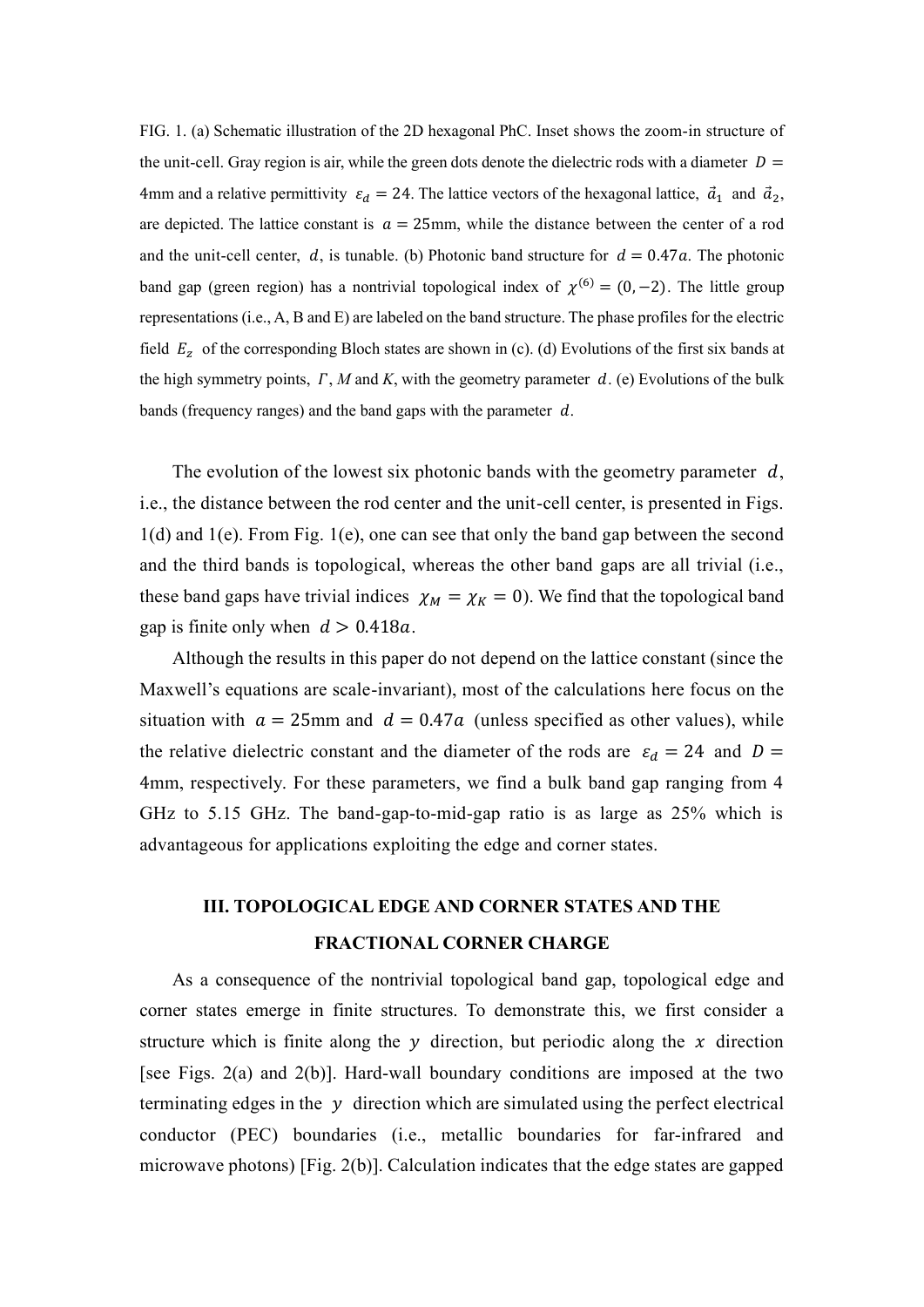and only one branch of the edge states emerge in the bulk band gap [Fig.  $2(a)$ ]. The dispersion of the edge states tends to be flat instead of gapless and dispersive. Such edge states are quite different from the known photonic edge states in the literature [5-17,68]. The amplitude and phase profiles of the electric field  $E_z$  as well as the distributions of the Poynting vectors, showing in Fig. 2(b), agree with the timereversal symmetry for the two edge states with opposite wavevectors.



FIG. 2. (a Photonic dispersions at the bulk, edge and corners. Both the bulk and edge dispersions are calculated using the structure illustrated in the upper panel of (b). The corner frequency is calculated from the finite structure illustrated in  $(c)$ . Upper panel of  $(b)$ : the structure for the study of the edge states which is finite along the *y* direction but periodic in the *x* direction. PEC boundaries are imposed at the left and right ends of the structure. Lower panels of (b): the amplitude and phase profiles of the electric field  $E_z$  for the two edge states labeled by the stars in (a). (c) Illustration of the finite structure used to study the corner states. (d) Distribution of the summed electric field intensity for all the corner states. There are six degenerate corner states [see Fig.  $3(a)$ ]. In all calculations, a thin layer of air with the width  $0.08a$  is set between the PEC boundary and the PhC.

When the PhC is finite in all directions, as depicted in Fig.  $2(c)$ , both the edge and corner states emerge. There are six nearly degenerate corner states emerging in the common band gap of the bulk and the edge states [see Fig. 3(a)]. Each of them is localized at one of the corner boundary, as indicated by the distribution of the summed electric field intensity  $|E_z|^2$  for all the corner states [Fig. 2(d)].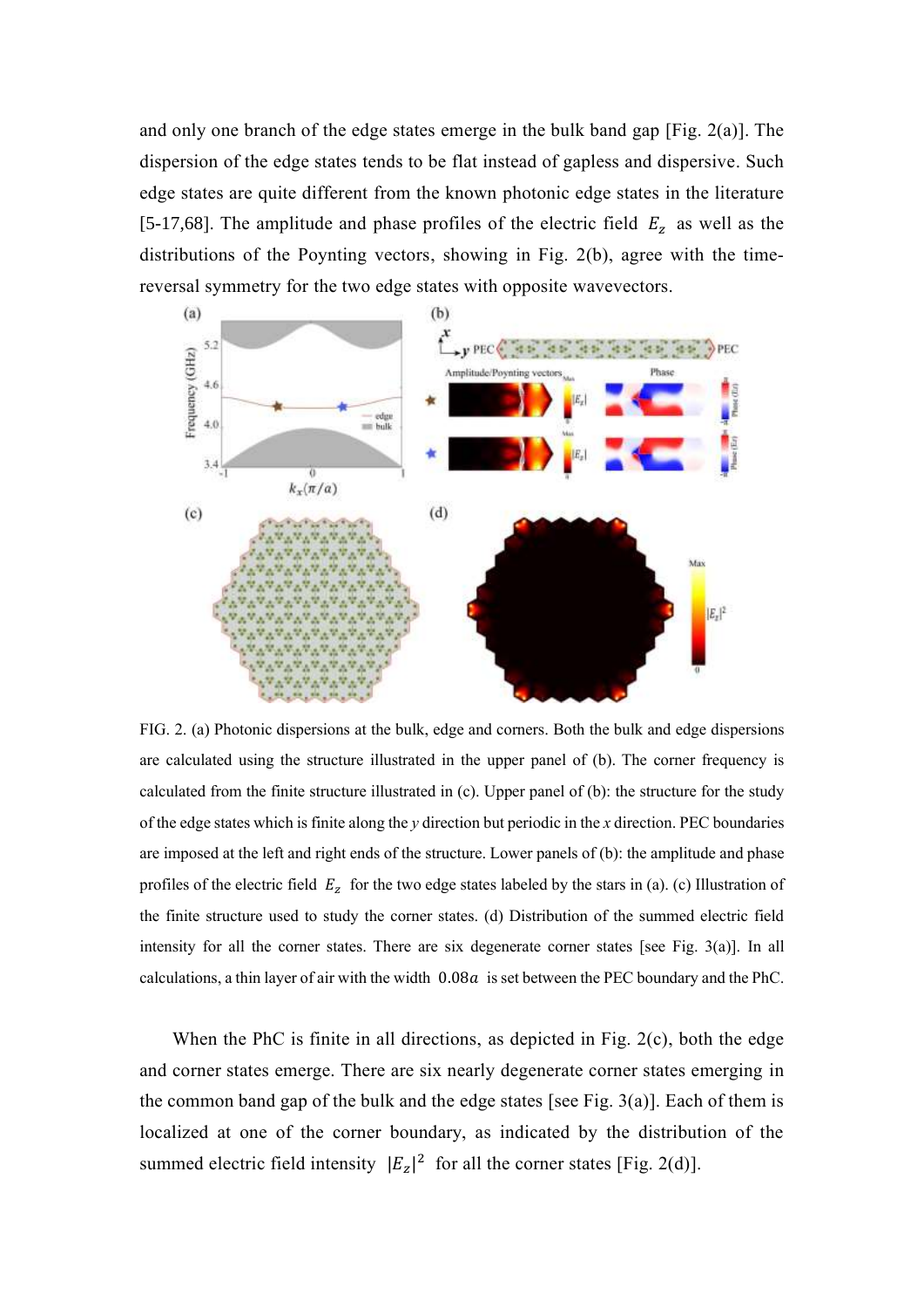In addition to the edge and corner states, topological band theory predicts that in finite systems, a fractional electric charge appears at the corner boundary due to the filling anomaly of the occupied bulk bands in electronic systems [39]. The fractional part of the corner charge,  $eQ_c$ , is connected to the bulk topological indices through the following relation [39],

$$
Q_c = \left(\frac{1}{4}\chi_M + \frac{1}{6}\chi_K\right) \text{ mod } 1. \tag{2}
$$

The above equation states that the fractional corner charge is determined by the bulk band topology. In electronic systems, the fractional corner charge is directly related to the local electric charge. However, photons are neutral particles which lack such a property. Nevertheless, it has been shown that through the concept of "spectral charge", the fractional corner charge can still be measured in bosonic systems [70].

To verify the fractional corner charge in photonic systems, we calculate the spectral charge for each unit-cell in the structure illustrated in Fig.  $3(c)$ . Specifically, the spectral charge for the  $p$ -th unit-cell in the structure is defined as follows,

$$
Q_p = \int_0^{f_{gap}} df \int_{\substack{p-th \\ U.C.}} d\vec{r} \, \rho(f, \vec{r}), \tag{3}
$$

where  $f_{gap}$  is a frequency in the common band gap of the bulk and edge states,  $\rho(f, \vec{r})$  is the LDOS of photons (f is the frequency and  $\vec{r}$  is the position vector). The integration over the coordinates is performed for the region of the  $p$ -th unit cell. The above equation is an analog of the electric charge for the  $p$ -th unit-cell by band filling up to the Fermi energy in the bulk band gap in electronic systems. For topologically trivial insulators, for each unit-cell  $Q_p$  is equal to the number of bands below the band gap [39], which is consistent with the picture that each unit-cell contributes  $Q_p$  modes to form the bulk bands below the trivial band gap. However, for topological crystalline insulators, fractional spectral charges can appear due to band filling anomaly [39].

We calculate the photonic LDOS and obtain the spectral charges for all the unitcells. The photonic spectral charge for each unit-cell can be obtained by integrating the photonic local density-of-states (LDOS)  $\rho(f, \vec{r})$  up to a frequency in the band gap,  $f_{\text{gap}}$ , as indicated by Eq. (3). The LDOS is calculated through the photonic eigenstates. If we denote the wavefunction of the *i*-th photonic eigenstate as  $\psi_i$  and the frequency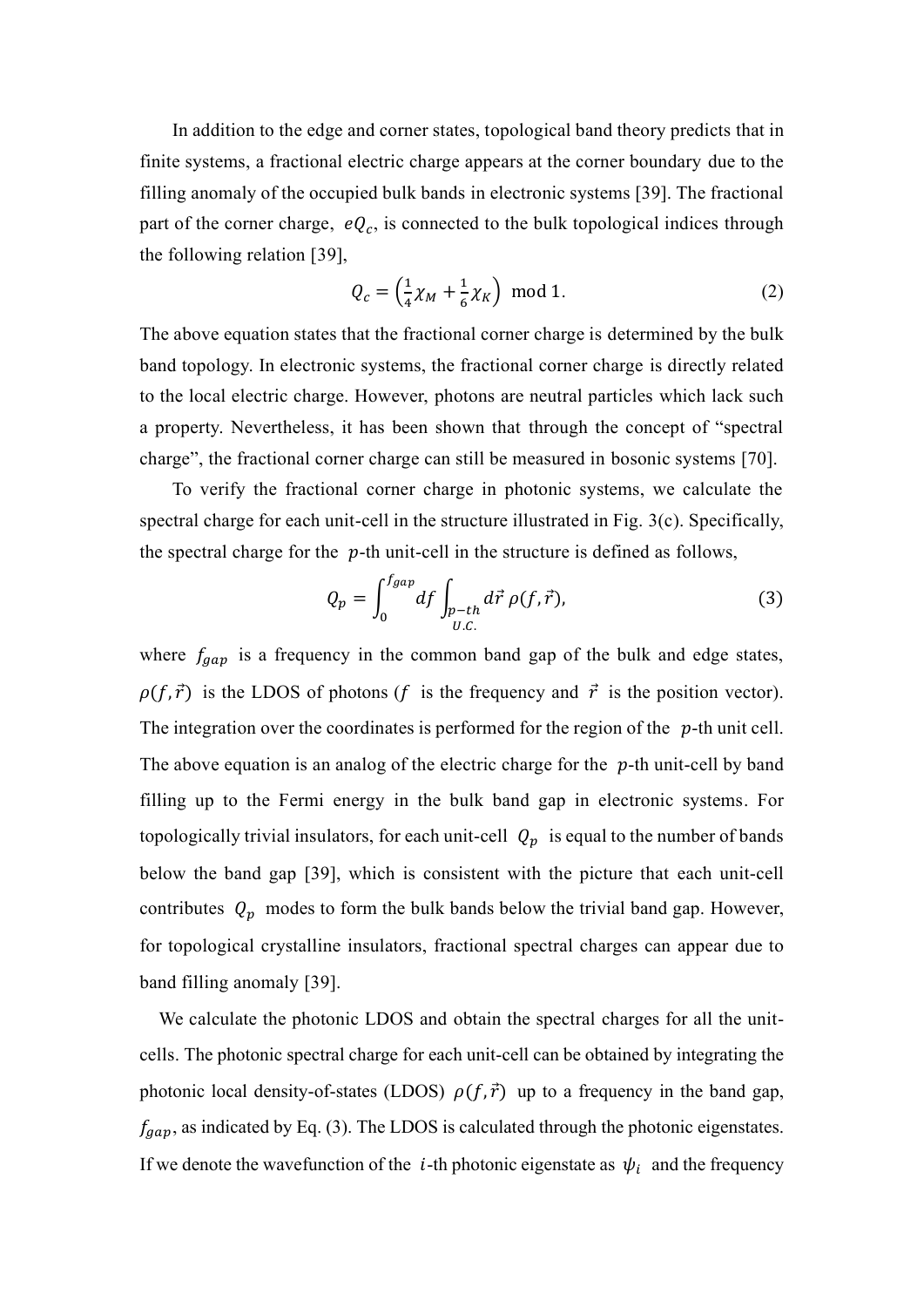of the eigenstate as  $f_i$ , then the LDOS can be written as,

$$
\rho(f, \vec{r}) = \sum_{i} \frac{\Gamma}{\pi [\Gamma^2 + (f - f_i)^2]} |\psi_i(\vec{r})|^2
$$
(4)

Here, Γ is a parameter used to model the Lorentz broadening of the eigenstates. In our calculation, Γ is set to be sufficiently small to converge the calculation. The normalized photonic wavefunction is given by

$$
|\psi_i(\vec{r})|^2 = \varepsilon(\vec{r}) |E_{z,i}(\vec{r})|^2 \tag{5}
$$

where  $\varepsilon(\vec{r})$  is the relative permittivity and  $E_{z,i}(\vec{r})$  is the rescaled electric field of the *i*-th photonic eigenstate which satisfies  $\int d\vec{r} \, \epsilon(\vec{r}) |E_{z,i}(\vec{r})|^2 = 1$ . The spectral charge is then given by Eq.  $(3)$ , where the integration over the coordinates is performed for the region of the  $p$ -th unit cell.

Based on the above calculation method, we find that in the bulk region (gray), the spectral charge is nearly 2 for each unit-cell in Fig.3(b). In comparison, in the edge region (blue), the spectral charge is close to 1 for each unit-cell, while in the corner region (red), the spectral charge is close to  $\frac{2}{3}$ .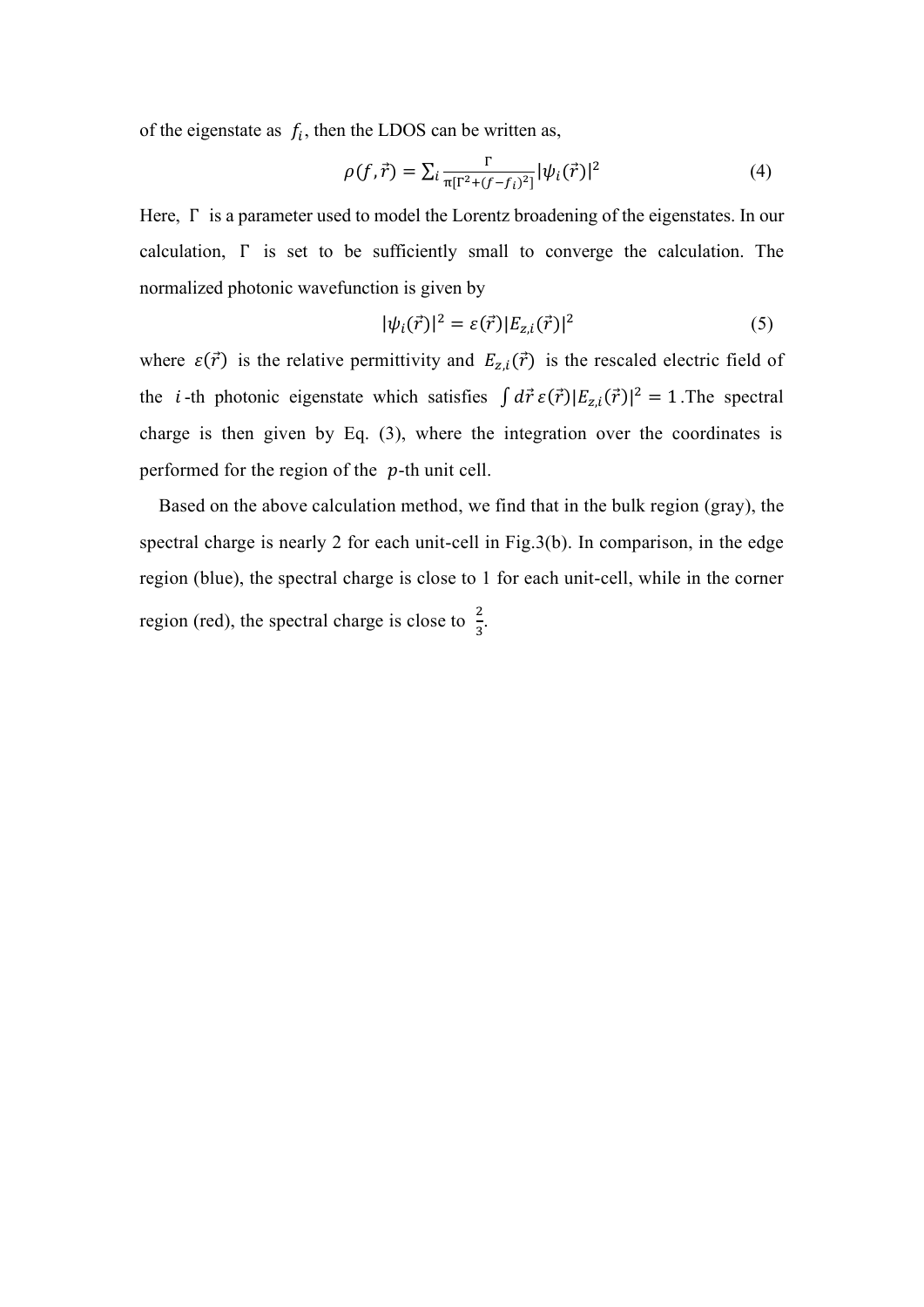

FIG. 3. (a) The photonic spectrum for the finite PhC structure illustrated in Fig. 2(c). Only the eigenstates in and around the bulk band gap are shown. (b) The spectral charges for various unitcells. The gray region denotes the bulk. The blue region denotes the edges, while the red region denotes the corners. (c) Local density-of-states (DOS) for photons in three different types of unitcells labeled by the triangle (corner unit-cell), rectangle (edge unit-cell), and the star (bulk unit-cell). Integrating the photonic LDOS up to the frequency  $f_{gap} = 4 \text{GHz}$  gives rise to fractional spectral charges at the corner boundaries. (d) Illustration of the distribution of the fractional corner charges in a finite sample. In all calculations, a thin layer of air with the width  $0.08a$  is set between the PEC boundary and the PhC.

The above spectral charges can be understood through the Wannier centers. In our photonic system, there are only bulk states below the frequency  $f_{gap} = 4 \text{GHz}$ . These bulk modes are pictorially represented by the Wannier centers away from the edge and corner boundaries. In each bulk unit-cell, there are six Wannier centers locating at the corners of the unit-cell. Each Wannier center is shared by three neighboring unit-cells, thus contributing 1/3 spectral charge to one of these unit-cells.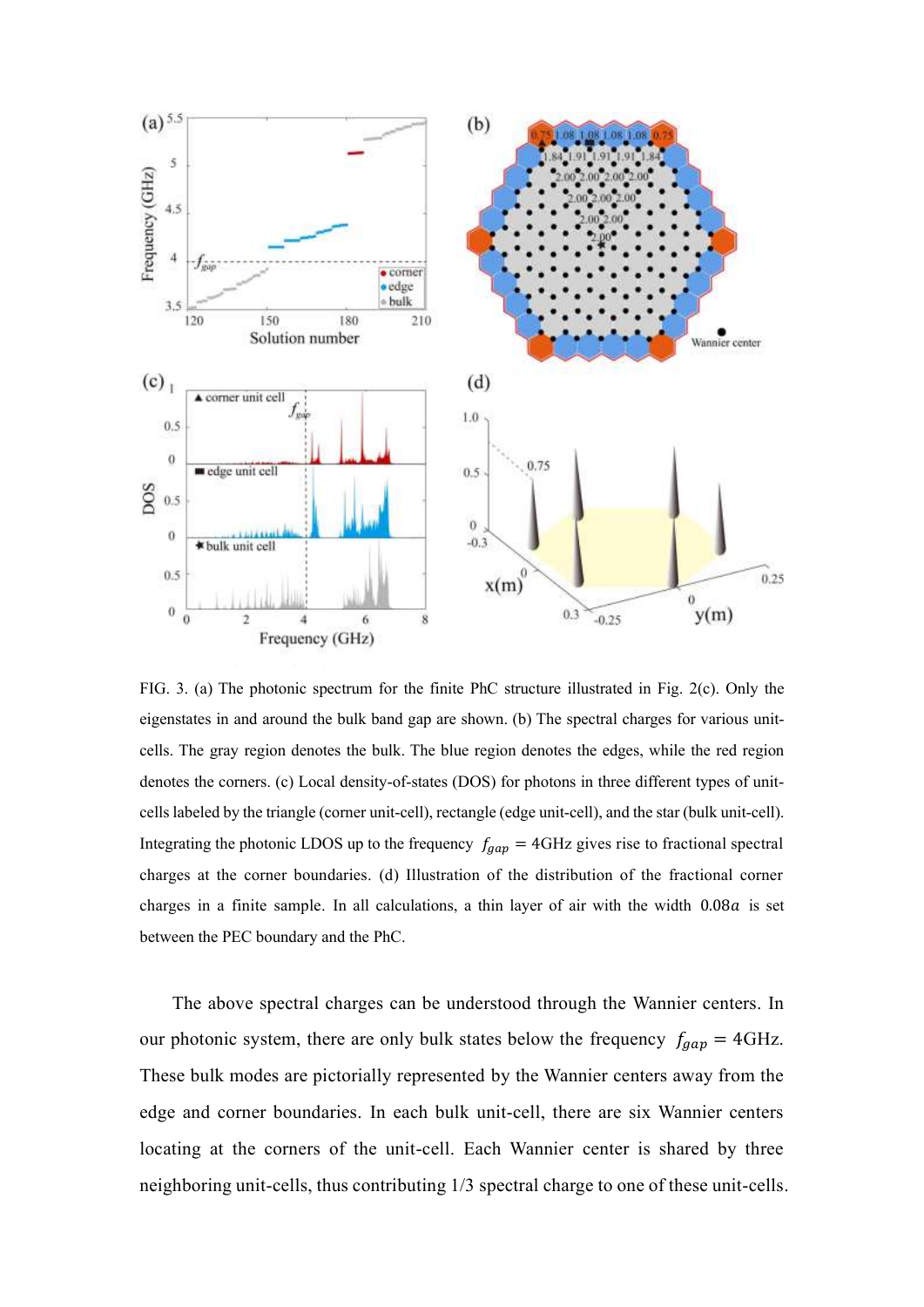Therefore, each bulk unit-cell has a spectral charge 2, i.e., there are two photonic modes in each bulk unit-cell. These two modes interact with the modes in other unitcells and form the two bulk Bloch bands below the band gap.

In comparison, there are three Wannier centers in an edge unit-cell. The other three Wannier centers in the edge unit-cell are obstructed by the edge boundary and become edge states. For a corner unit-cell, there are only two Wannier centers associated with the bulk, while the other four Wannier centers are obstructed by the boundary and become edge and corner states. As a consequence, an edge unit-cell has a spectral charge 1, while a corner unit-cell has a spectral charge 2/3.



FIG. 4. (a Spectral charges for various unit-cells in a finite disclination structure from the firstprinciple calculations. Integrating the calculated photonic LDOS up to the frequency  $f_{gap} = 4 \text{GHz}$ gives the spectral charges presented in the figure. (b) Spectrum of the photonic eigenstates for the finite-sized disclination structure. (c) The five localized states bound to the disclination core. In all calculations, a thin layer of air with the width  $0.08a$  is set between the outside PEC boundary and the PhC and another layer of air with the width  $0.03a$  is set between the inner PEC boundary and the PhC.

Our first-principle calculation gives a spectral charge 0.96 for an edge unit-cell which is close to the theoretical value 1. On the other hand, each corner unit-cell has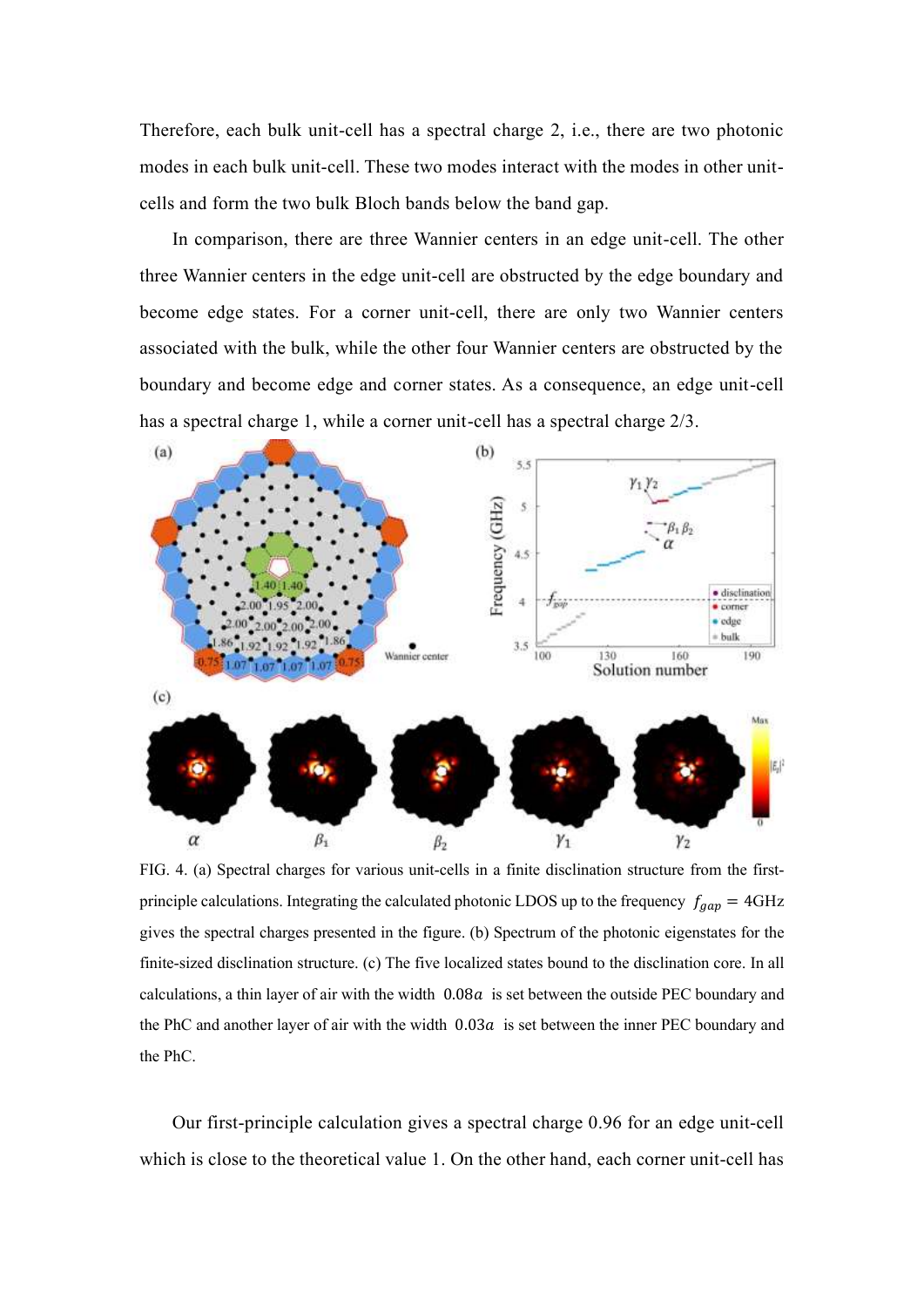a spectral charge 0.75 which is not far away the theoretical value 2/3. Note that the charge has to be fractionalized to integer times of 1/3 or 1/2, not to other fractional values, according to Eqs.  $(2)$  and  $(6)$ . Therefore, the small deviations of the numerical value of the corner (and disclination) charge from the theoretical value do not cause a problem in identifying the correct fractional corner or disclination charges. The slight deviation of the spectral charges calculated using the first-principle methods from the theoretical spectral charges essentially originates from the fact that photons in PhCs do not follow strictly the tight-binding theory. Nevertheless, the fractional corner charge is still revealed approximately from the first-principle calculations.



FIG.5. (a) Wannier center distributions in the disclination structure for the trivial PhC with  $d/a =$ 0.25. No fractional spectral charge is accumulated due to the localized position of Wannier center is at the center of each unit cell. (b) Photonic spectrum of the disclination structure for the trivial PhC. There is no disclination state. Only bulk states are found. In all calculations, a thin layer of air with the width 0.08a is set between the outside PEC boundary and the PhC and another layer of air with the width  $0.03a$  is set between the inner PEC boundary and the PhC.

#### **IV. BULK-DISCLINATION CORRESPONDENCE**

We now study the bulk-disclination correspondence in our higher-order topological PhC. The bulk-disclination correspondence predicts that in topological crystalline insulators, the fractional charge bound to a disclination with a Frank angle  $\Omega$  is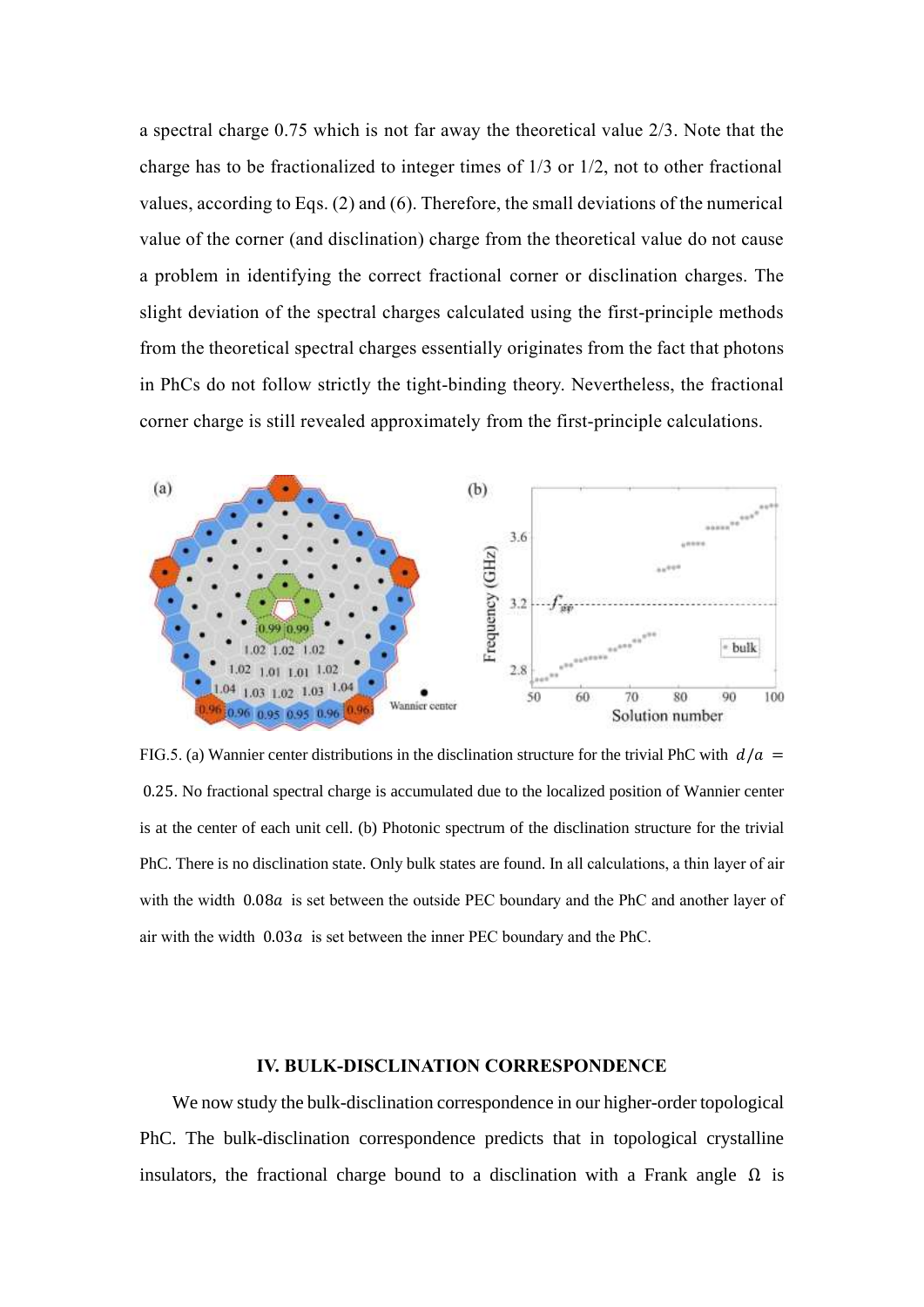determined by the symmetry indicators of the Bloch bands below the band gap [71-73],

$$
Q_{dis} = \frac{\Omega}{2\pi} \left(\frac{3}{2}\chi_M - \chi_K\right) \text{ mod } 1,\tag{6}
$$

where  $\Omega$  is the Frank angle. The disclination structure in Fig. 4(a) has a Frank angle  $\Omega = -\frac{2\pi}{6}$  $\frac{2\pi}{6}$ . This disclination structure has a fractional charge of  $Q_{dis} = \frac{2}{3}$  $rac{2}{3}$  mod 1 bound to the disclination core. The bulk-disclination correspondence is manifested in both such a fractional disclination charge and localized states bound to the disclination core. The fractional disclination charge can also be understood via counting the number of the Wannier centers. Each unit-cell in the disclination region [green in Fig. 4(a)] has four bulk Wannier centers, which gives 4/3 spectral charge per unit-cell. The other two Wannier centers are obstructed by the disclination boundary and thus form localized disclination states. The five unit-cells close to the disclination core give in total a fractional spectral charge of 2/3.

To visualize the bulk-disclination correspondence in our PhC, we calculate the eigenstates and the LDOS of photons for the disclination structure in Fig.  $4(a)$ . The photonic spectrum [Fig.  $4(b)$ ] shows that there are five disclination states in the bulk band gap, in addition to the edge states. By integrating the photonic LDOS up to a frequency in the band gap,  $f_{gap} = 4 \text{GHz}$ , we calculate the spectral charges for all the unit-cells. Due to the five-fold rotation symmetry of the disclination structure, we present the spectral charges only for part of the disclination [see Fig.  $4(a)$ ]. Again, each bulk unit-cell has a spectral charge close to 2, while each edge unit-cell has a spectral charge approximately 1. The disclination unit-cells have a spectral charge of 1.4 which is close to the theoretical value of 4/3.

#### **V. Disclination in the trivial photonic crystal**

We now study the disclination structure for the trivial PhC. Specifically, we study the PhC with  $d/a = 0.25$  and consider the photonic band gap between the first and the second bands. For the band gap, the topological indices are trivial (i.e.,  $\chi_M = \chi_K =$ 0), and the Wannier center of the first band lies at the center of the unit cell [see Fig.  $5(a)$ ].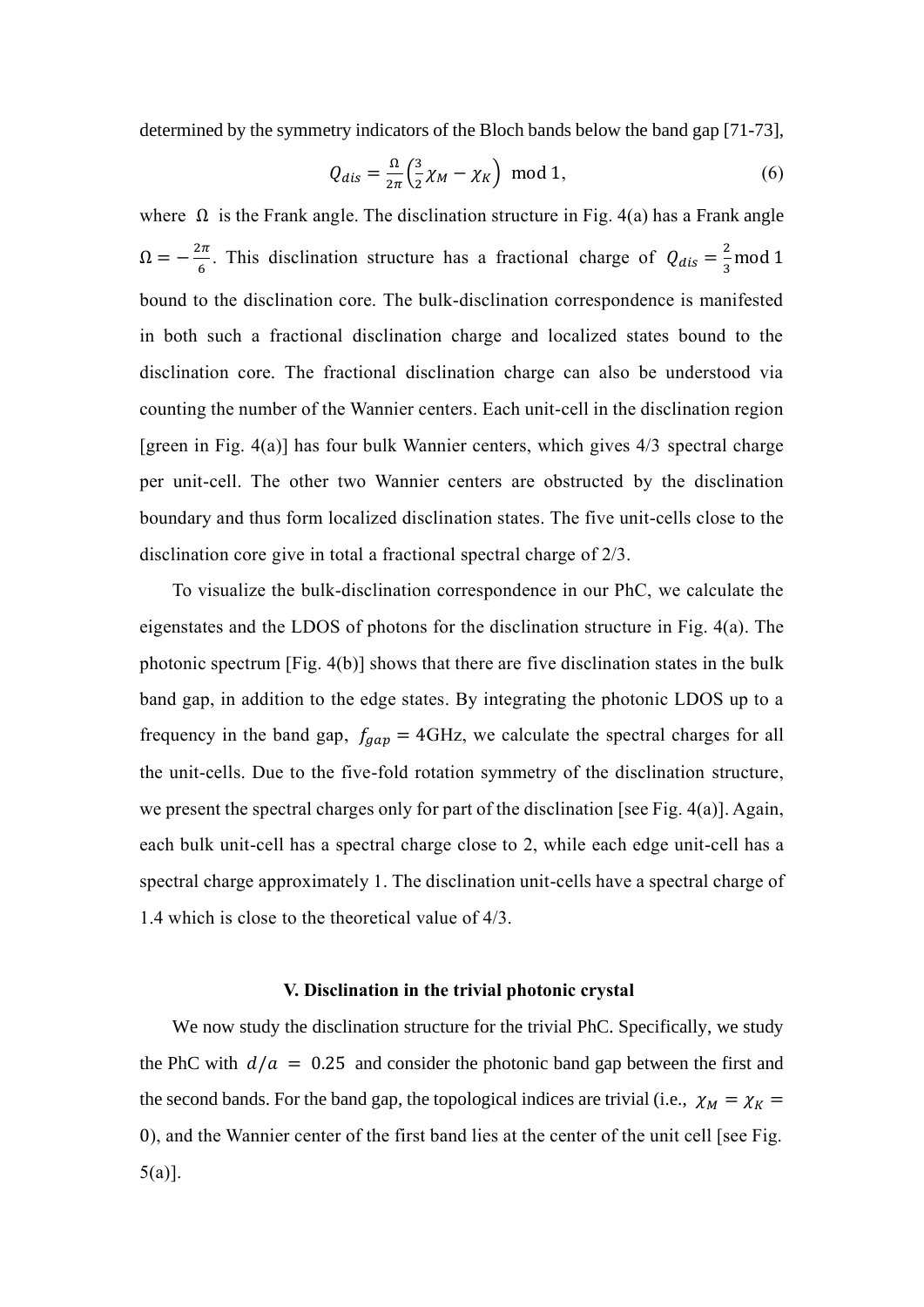We calculate the spectral charge for each unit-cell by integrating the photonic LDOS from zero up to a frequency  $f'_{gap} = 3.2 \text{GHz}$  in the concerned photonic band gap [see Fig.  $5(b)$ ]. The results in Fig.  $5(a)$  indicates that all the spectral charges are close to 1. There is no signature of charge fractionalization in the disclination structure. Note that the charge has to be fractionalized to integer times of 1/3 or 1/2, not to other fractional values, according to the bulk-disclination correspondence (i.e., Eq.  $(6)$ ). Moreover, there is no disclination state. All the eigenstates are bulk states.

#### **VI. Robustness of the disclination states**

In this section, we study the robustness of the disclination states against two kinds of disorder: (i) defects that preserve the five-fold rotation symmetry of the disclination (i.e., at the center of the disclination core); (ii) defects that break such rotation symmetry (i.e., away from the center of the disclination core). The defect is realized by inserting a dielectric rod with a radius of 2 mm but with varying relative permittivity. To facilitate the discussions, we remove the PEC boundary in the disclination core. Such a set-up creates a hollow core in the disclination. As a consequence, a defect photonic mode emerges at the disclination core in the trivial PhC. In the meanwhile, there are still five disclination states localized around the disclination core.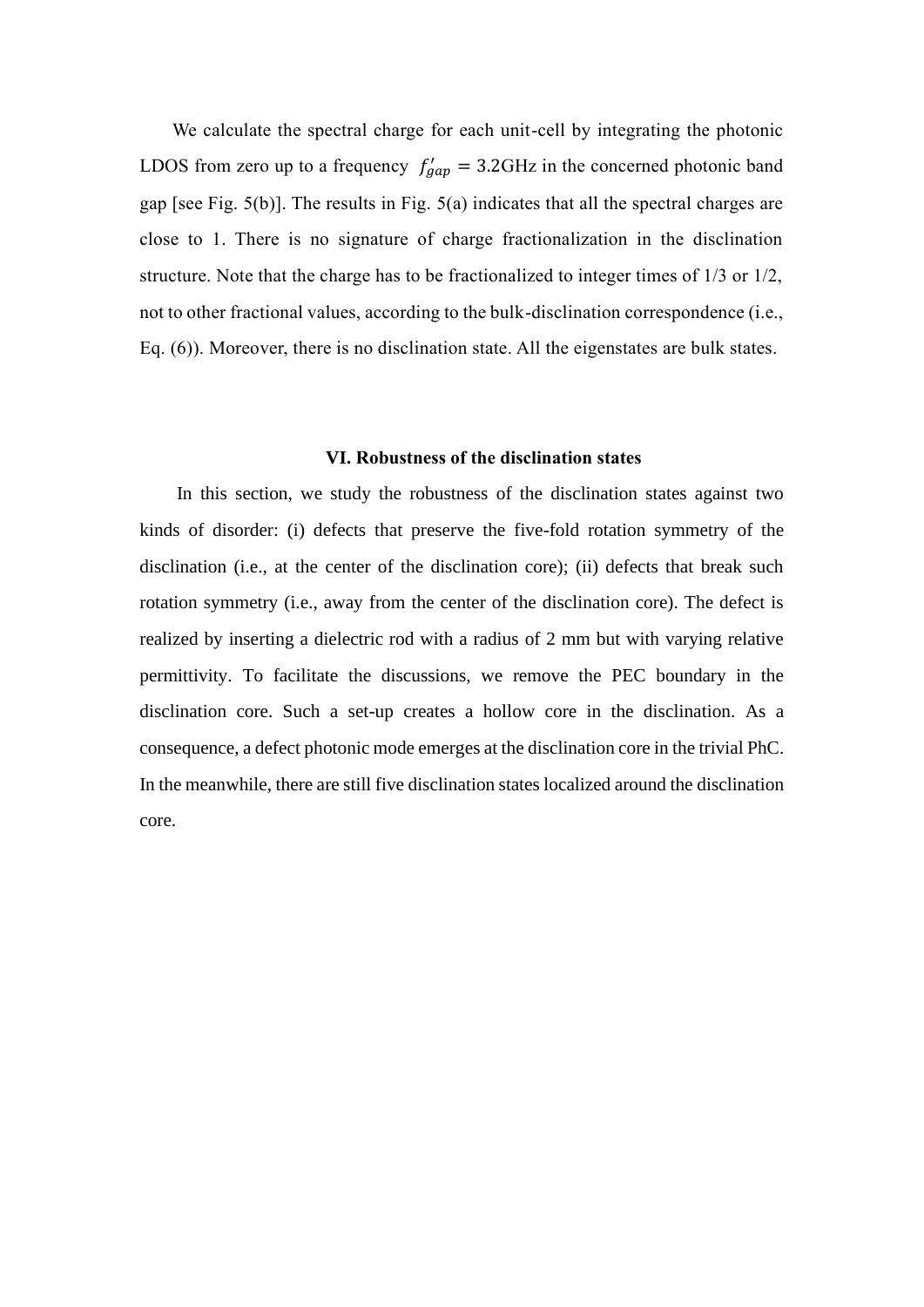

FIG.6. Frequency shift of the disclination and defect states when disclination structure contains an additional dielectric rod near the disclination core. The location of the defect rod is indicated by the black, blue and red dots in the insets. The radius of the defect pillar is 2 mm. We study the frequencyshifts of the disclination and defect states as functions of the relative permittivity of defect rod. Frequency of disclination states ( $\alpha$ ,  $\beta$  or  $\gamma$ ) and defect state as functions of relative permittivity of dielectric rod for three different defects is summarized in Figs.6 a-c and d, respectively.

We then compare the robustness of the frequencies of the disclination states and the defect state against the same disorder. Specifically, we study the shift of the frequencies of the disclination states and the defect mode as functions of the relative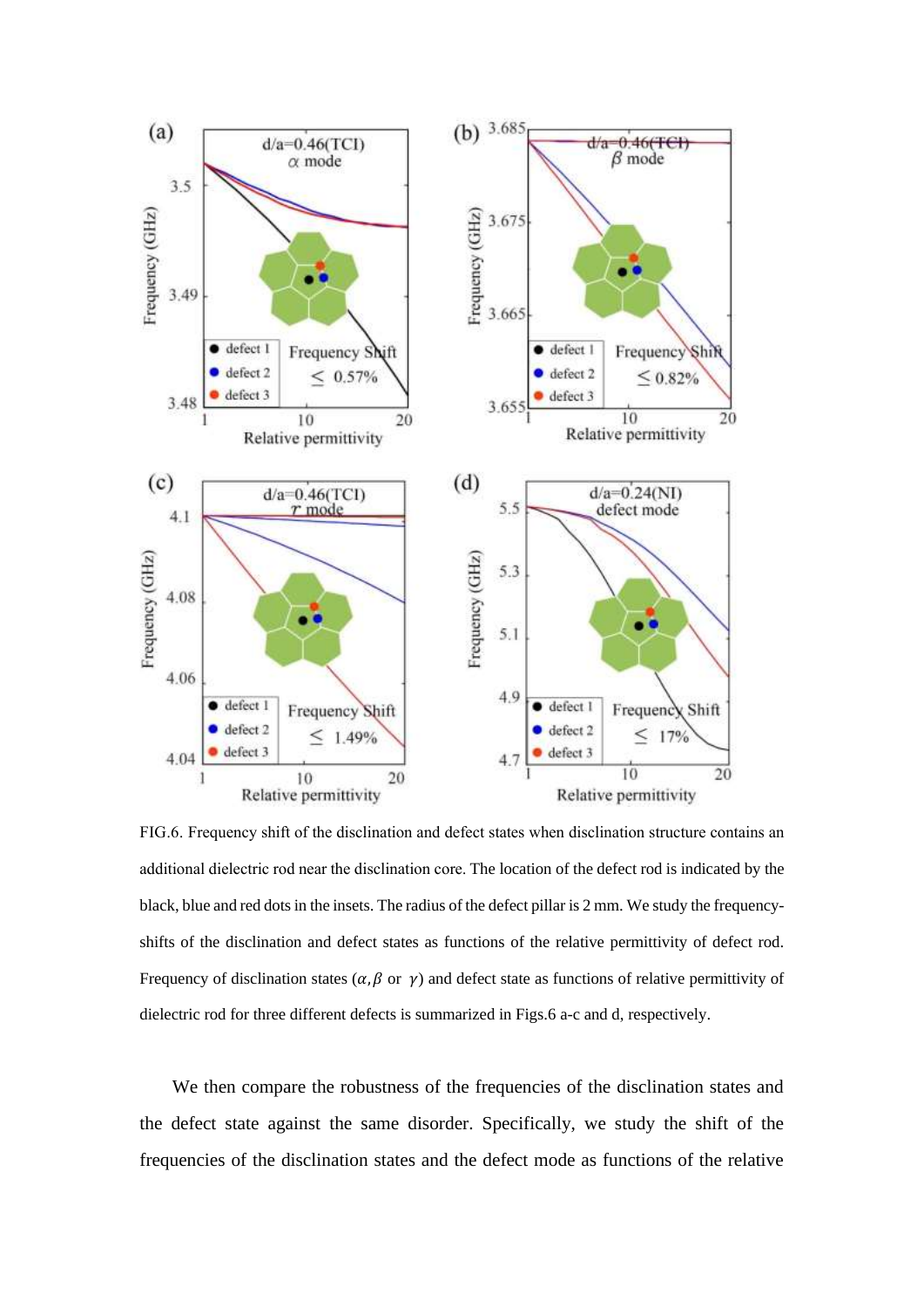permittivity of the inserted dielectric rod (acting as a defect) which ranges from 1 to 20 in the simulation. In order to show the robustness of the disclination states, we comparatively study two cases: the disclination structure formed by the photonic TCI with  $d/a = 0.46$ , and the disclination structure formed by the photonic NI with  $d/a = 0.24$ . The former has five disclination states, while the latter has a defect mode localized at the hollow disclination core. These two cases are adopted because they have the photonic band gaps with nearly the same band-gap-to-mid-gap ratio of 20%. The position of the defect rod is indicated in the insets in Fig. 6 by the black, blue and red dots, respectively. We compare the robustness of the frequencies of the disclination states and the defective state in responses to the same disorder. And the frequency of the same disclination state  $(\alpha, \beta \text{ or } \gamma)$  or defect state changes as functions of relative permittivity of dielectric rod and is summarized in the same figure. The results are presented in Fig.6 where three different configurations of the disorder are studied for both the TCI and NI. Specifically, Figs. 6(a) - 6(c) show, respectively, the effects of the defect pillar on the frequencies of the disclination states in the TCI. And Fig.6(d) shows the effects of the defect pillar on the frequencies of the defect state in the NI. It is seen that the frequency-shifts of the disclination states in the TCI are much smaller than the frequency-shift of the defect state in the NI. Thus, the frequencies of the disclination states in the TCI are more robust than the frequency of the defect state in the NI. These cases corresponding to defect configurations that break the five-fold rotation symmetry of the original disclination structure. Thus, the double-degeneracy in the  $\beta$  and  $\gamma$  states are lifted. Nevertheless, the resilience of the frequencies of the disclination states in the TCI over the frequency of the defective state in the NI remains visible.

#### **VII. CONCLUSIONS AND OUTLOOK**

We propose a hexagonal photonic crystal with unconventional higher-order topology. In addition to the conventional spectral features of HOTIs, i.e., gapped edge states and in-gap corner states, the unique band topology here gives rise to a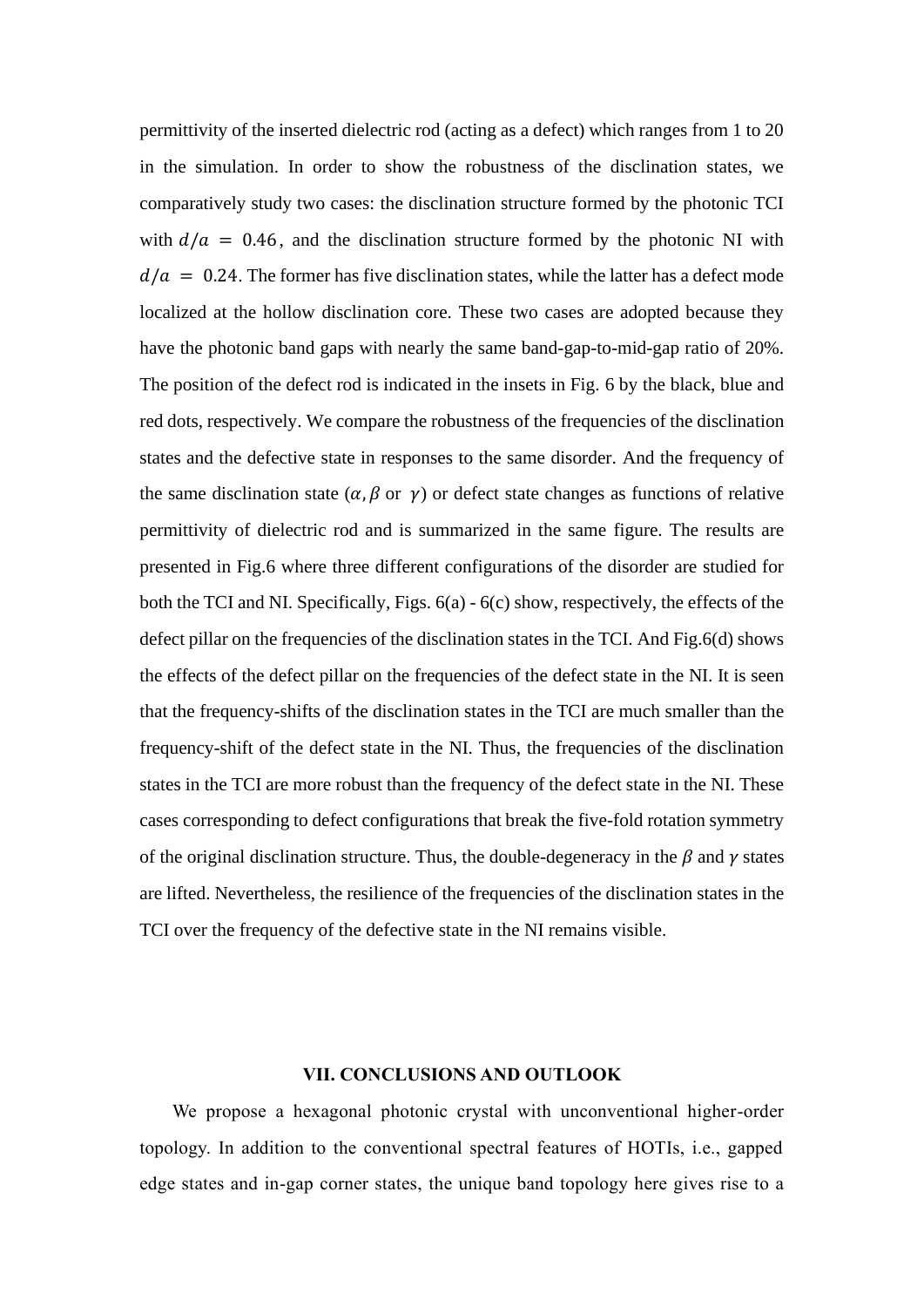fractional charge of 2/3 at the corner boundaries which is confirmed by the firstprinciple calculations through the concept of spectral charges. The spectral charges measure the number of photonic modes within a local area  $(e.g., a unit-cell)$  for all the bulk states below the band gap. We also show that the bulk-disclination correspondence leads to a fractional spectral charge of 1/3 at the disclination core. Besides, we find that there are five localized states bound to the disclination which is robust against disorders when compared with the conventional defect mode in PhCs. In contrast, the above phenomena disappear in trivial photonic band gaps.

The localized states bound to disclinations can be used as photonic cavity modes which are robust against disorders. Such robust subwavelength cavities are useful in integrated photonic systems as well as for quantum photonics. In addition, these cavity modes can also be exploited for lasing as demonstrated in recent works. The fractional charges at the corners and disclination cores can be used to control the LDOS of the bulk photonic states. Our work may inspire future studies on similar phenomena and their applications in photonic and optoelectronic systems.

# **ACKNOWLEDGEMENTS**

This work is supported by the National Natural Science Foundation of China under Grant Nos. 12074281 and 12047541. J.-H. Jiang is supported by the Jiangsu specially-appointed professor funding, and a project funded by the Priority Academic Program Development of Jiangsu Higher Education Institutions (PAPD).

**Disclosures.** The authors declare no conflicts of interest

### **REFERENCES**

1. B. A. Bernevig, T. L. Hughes, and S. C. Zhang, "Quantum spin Hall effect and topological phase transition in HgTe quantum wells," Science **314**, 1757 (2006). 2. L. Fu and C. L. Kane, "Topological insulators with inversion symmetry," Phys. Rev. B. **76**, 045302 (2007).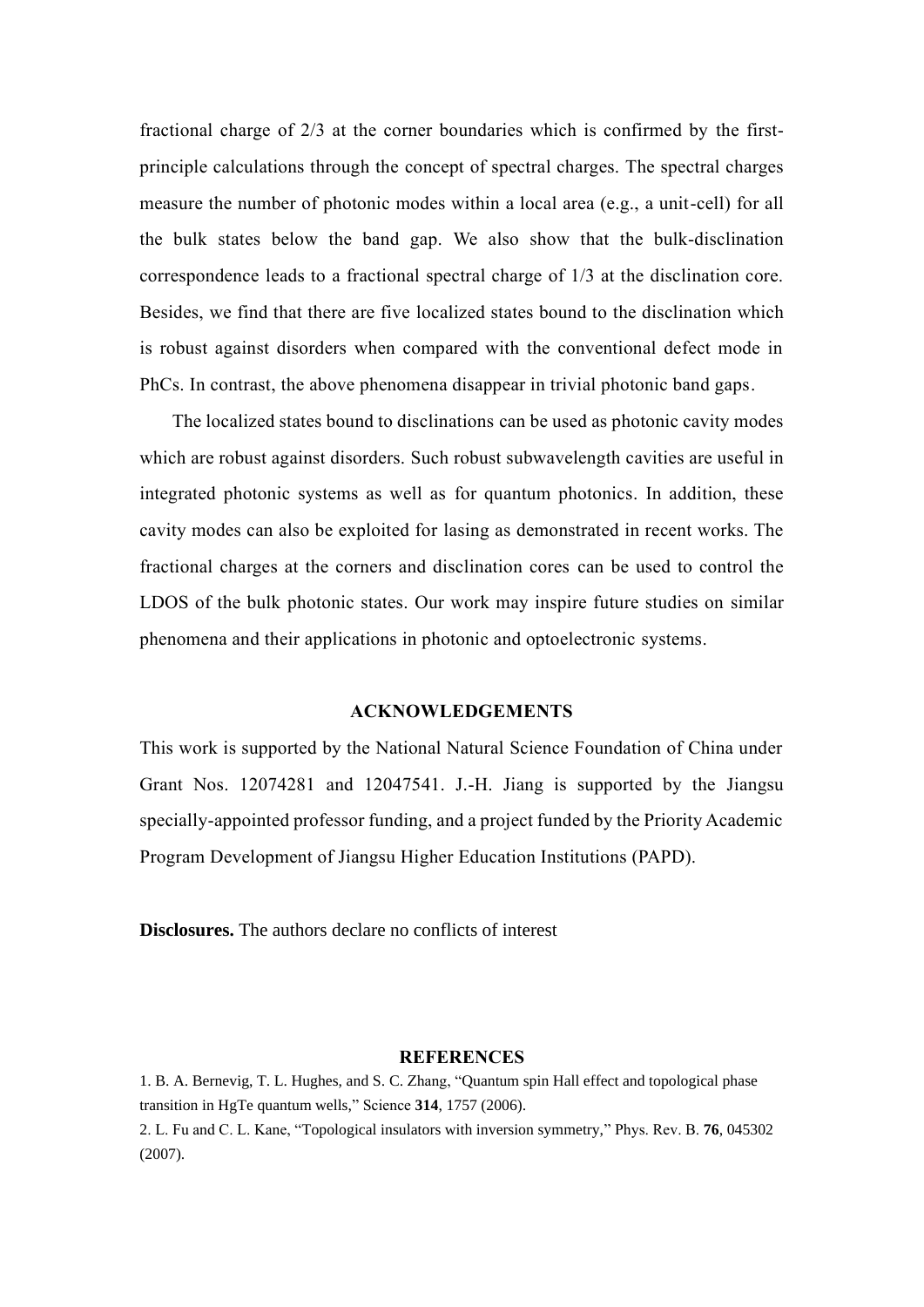3. M. Z. Hasan and C. L. Kane, "*Colloquium*: Topological insulators," Rev. Mod. Phys. **82**, 3045 (2010). 4. X. L. Qi and S. C. Zhang, "Topological insulators and superconductors," Rev. Mod. Phys. **83**, 1057 (2011).

5. Z. Wang, Y. Chong, J. ). Joannopoulos, and M. Soljačić, "Observation of unidirectional backscattering-immune topological electromagnetic states," Nature **461**, 772 (2009).

6. M. Hafezi, E. A. Demler, M. D. Lukin, and J. M. Taylor, "Robust optical delay lines with topological protection," Nat. Phys. 7, 907-912 (2011).

7. M. C. Rechtsman, J. M. Zeuner, Y. Plotnik, Y. Lumer, D. Podolsky, F. Dreisow, S. Nolte, M. Segev and A. Szameit, "Photonic Floquet topological insulators," Nature **496**, 196–200 (2013 .

8. M. Hafezi, S. Mittal, J. Fan, A. Migdall, and J. M. Taylor, "Imaging topological edge states in silicon photonics," Nat. Photon. **7**, 1001–1005 (2013 .

9. A. B. Khanikaev, S. H. Mousavi, W. K. Tse, M. Kargarian, A. H. MacDonald, and G. Shvets,"Photonic topological insulators," Nat. Mater. **12**, 233–239 (2013).

10.W. J. Chen, S.J.Jiang, X. D. Chen, B. Zhu, L. Zhou, J. W. Dong, and C. T. Chan,"Experimental realization of photonic topological insulator in a uniaxial metacrystal waveguide," Nat. Commun. **5**, 5782 (2014).

11. L. H. Wu and X. Hu, "Scheme for Achieving a Topological Photonic Crystal by Using Dielectric Material, " Phys. Rev. Lett. **114**, 223901 (2015).

12. L. Xu, H. X. Wang, Y. D. Xu, H. Y. Chen, and J. H. Jiang, "Accidental degeneracy in photonic bands and topological phase transitions in two-dimensional core-shell dielectric photonic crystals," Opt. Express **24**, 18059 (2016).

13. X. Cheng, C. Jouvaud, X. Ni, S. H. Mousavi, A. Z. Genack, and A. B. Khanikaev, "Robust reconfigurable electromagnetic pathways within a photonic topological insulator," Nat. Mater. **15**, 542 (2016).

14. S. Wu, Y. Wu, and J. Mei, "Topological helical edge states in water waves over a topographical bottom," New J. Phys. **20**, 023051 (2018).

15. Y. Yang, Y. X, T. X, H. X. Wang, J. H. Jiang, X. H , and Z.H. Hang, "Visualization of a Unidirectional Electromagnetic Waveguide Using Topological Photonic Crystals Made of Dielectric Materials," Phys. Rev. Lett. **120**, 217401 (2018).

16. M. I. Shalaev, W. Walasik, A. Tsukernik, Y. Xu, and N. M. Litchinitser, "Robust topologically protected transport in photonic crystals at telecommunication wavelengths," Nat. Nanotech. **14**, 31-34 (2019).

17. X. T. He, E. T. Liang, J. J. Yuan, H. Y. Qiu, X. D. Chen, F. L. Zhao, and J. W. Dong, "A silicon-oninsulator slab for topological valley transpor," Nat. Commun. **10**, 872 (2019).

18. S. Barik, A.Karasahin, C.Flower, T.Cai, H. Miyake, W. DeGottardi, M. Hafezi, and E. Waks, "A topological quantum optics interface," Science **359**, 666-668 (2018).

19. S. Mittal, E. A. Goldschmidt, and M. Hafezi, "A topological source of quantum light," Nature **561**, 502-506 (2018).

20. B. Bahari, A. Ndao, F. Vallini, A. E. Amili, Y. Fainman, and B. Kanté, "Nonreciprocal lasing in topological cavities of arbitrary geometries," Science **358**, 636-640 (2017).

21. P. St-Jean, V. Goblot, E. Galopin, A. Lemaitre, T. Ozawa, L. L. Gratiet, I. Sagnes, J. Bloch, and A. Amo, "Lasing in topological edge states of a one-dimensional lattice," Nat. Photon. **11**, 651–656 (2017). 22. G. Harari, M. A. Bandres, Y. Lumer, M. C. Rechtsman, Y. D. Chong, M. Khajavikhan, D. N. Christodoulides, and M. Segev, "Topological insulator laser: Theory," Science **359**, 4003 (2018).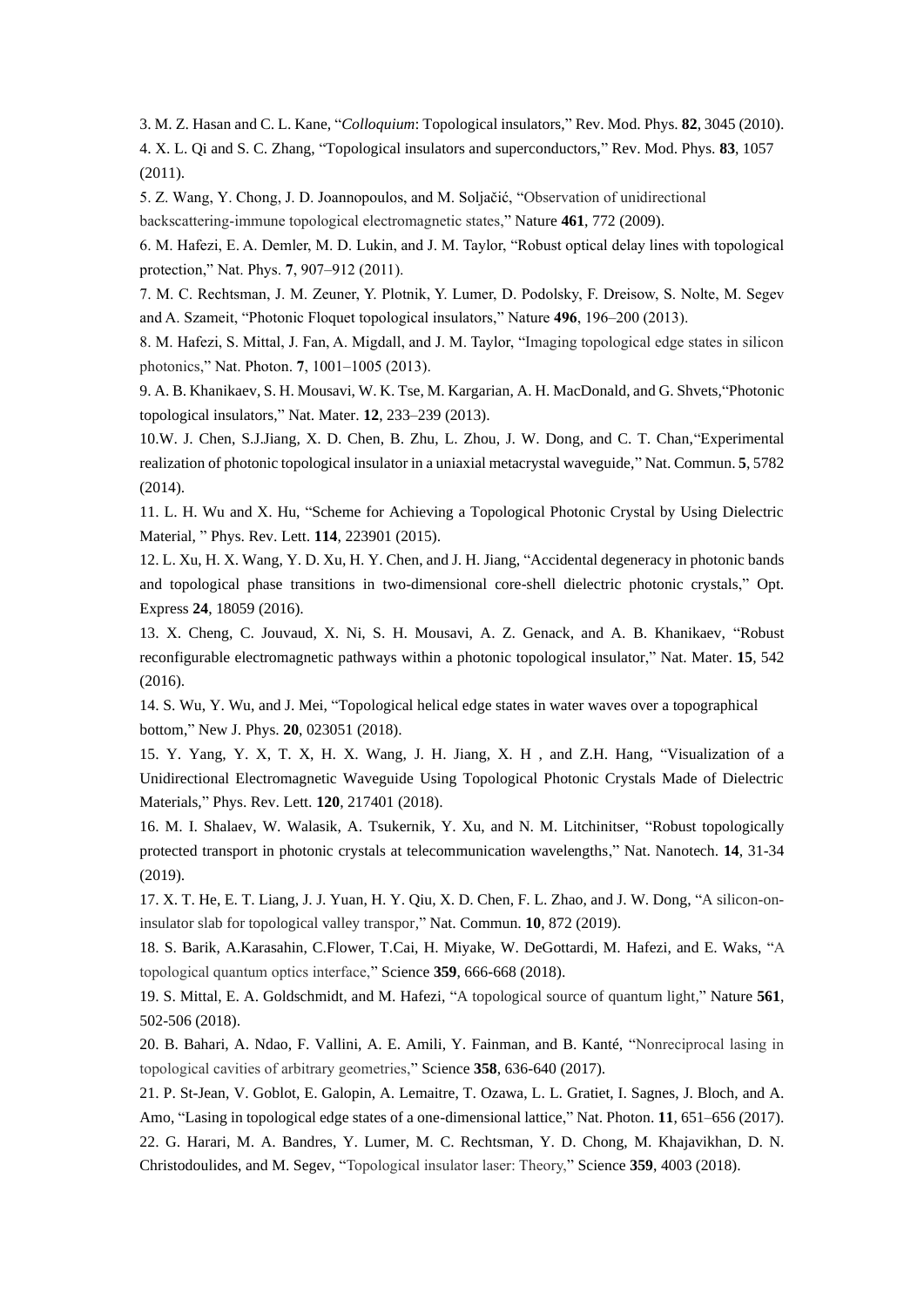23. M. A. Bandres, S. Wittek, G. Harari, M. Parto, J. Ren, M. Segev, D. N. Christodoulides, M. Khajavikhan, "Topological insulator laser: Experiments," Science **359**, 4005 (2018).

24. Y. Ota, R. Katsumi, K. Watanabe, S. Iwamoto, and Y. Arakawa, "Topological photonic crystal nanocavity laser," Commun. Phys. **1**, 86 (2018).

25. H. Zhao, P. Miao, M. H. Teimourpour, S. Malzard, R. EI-Ganainy, H. Schomerus, and L. Feng "Topological hybrid silicon microlasers," Nat. Commun. **9**, 981 (2018)

26. Y. V. Kartashov and D. V. Skryabin, "Two-Dimensional Topological Polariton Laser,"

Phys. Rev. Lett. **122**, 083902 (2019).

27. Y. Zeng, U. Chattopadhyay, B. Zhu, B. Qiang, J. Li, Y. Jin, L. Li, A. G. Davies, E. H. Linfield, B. Zhang, and Y. Chong, "Electrically pumped topological laser with valley edge modes," Nature **578**, 246– 250 (2020).

28. H. R. Kim, M. S. Hwang, D. Smirnova, K. Y. Jeong, Y. Kivshar, and H. G. Park, "Multipolar lasing modes from topological corner states," Nat. Commun. **11**, 5758 (2020)

29. S. Klembt, T. H. Harder, O. A. Egorov, K. Winkler, R. Ge, M. A. Bandres, M. Emmerling, L.Worschech, T. C. H. Liew, M. Segev, C. Schneider, and S. Hofling, "Exciton-polariton topological insulator," Nature **562**, 552–556 (2018)

30. W. Liu, Z. Ji, Y. Wang, G. Modi, M. Hwang, B. Zheng, V. J. Sorger, A. Pan, R. Agarwal, "Generation of helical topological exciton-polaritons," Science **370**, 600-604 (2020).

31. T. Ozawa, H. M. Price, A. Amo, N. Goldman, M. Hafezi, L. Lu, M. C. Rechtsman, D. Schuster, J. Simon, O. Zilberberg, and I. Carusotto, "Topological photonics," Rev. Mod. Phys. **91**, 015006 (2019). 32. W. A. Benalcazar, B. A. Bernevig, and T. L. Hughes, "Quantized electric multipole insulators," Science **357**, 61 (2017).

33. J. Langbehn, Y. Peng, L. Trifunovic, F. von Oppen, and P. W. Brouwer, "Reflection-Symmetric Second-Order Topological Insulators and Superconductors," Phys. Rev. Lett. **119**, 246401 (2017 .

34. Z. Song, Z. Fang, and C. Fang, "(d−2)-Dimensional Edge States of Rotation Symmetry Protected Topological States," Phys. Rev. Lett. **119**, 246402 (2017 .

35. W. A. Benalcazar, B. A. Bernevig, and T. L. Hughes, "Electric multipole moments, topological multipole moment pumping, and chiral hinge states in crystalline insulators," Phys. Rev. B. **96**, 245115 (2017).

36. F. Schindler, A. M. Cook, M. G. Vergniory, Z. Wang, S. S. P. Parkin, B. A. Bernevig, T. Neupert, "Higher-order topological insulators," Sci. Adv. **4**, 0346 (2018).

37. M. Ezawa, "Higher-Order Topological Insulators and Semimetals on the Breathing Kagome and Pyrochlore Lattices," Phys. Rev. Lett. **120**, 026801 (2018).

38. G. van Miert and C. Ortix, "Higher-order topological insulators protected by inversion and rotoinversion symmetries," Phys. Rev. B **98**, 081110(R) (2018).

39. W. A. Benalcazar, T. Li, and T. L. Hughes, "Quantization of fractional corner charge in Cnsymmetric higher-order topological crystalline insulators," Phys. Rev. B. **99**, 245151 (2019).

40. M. Serra-Garcia, V. Peri, R. Süsstrunk, O. R. Bilal, T. Larsen, L. G. Villanueva, and S. D. Huber,"Observation of a phononic quadrupole topological insulator," Nature **555**, 342-345 (2018).

41. C. W. Peterson, W. A. Benalcazar, T. L. Hughes, and G. Bahl, "A quantized microwave quadrupole insulator with topologically protected corner states," Nature **555**, 346–350 (2018).

42. S. Imhof, C. Berger, F. Bayer, J. Brehm, L. W. Molenkamp, T. Kiessling, F. Schindler, C. H. Lee, M. Greiter, T. Neupert, and R. Thomale, "Topolectrical-circuit realization of topological corner modes," Nat. Phys. **14**, 925 (2018).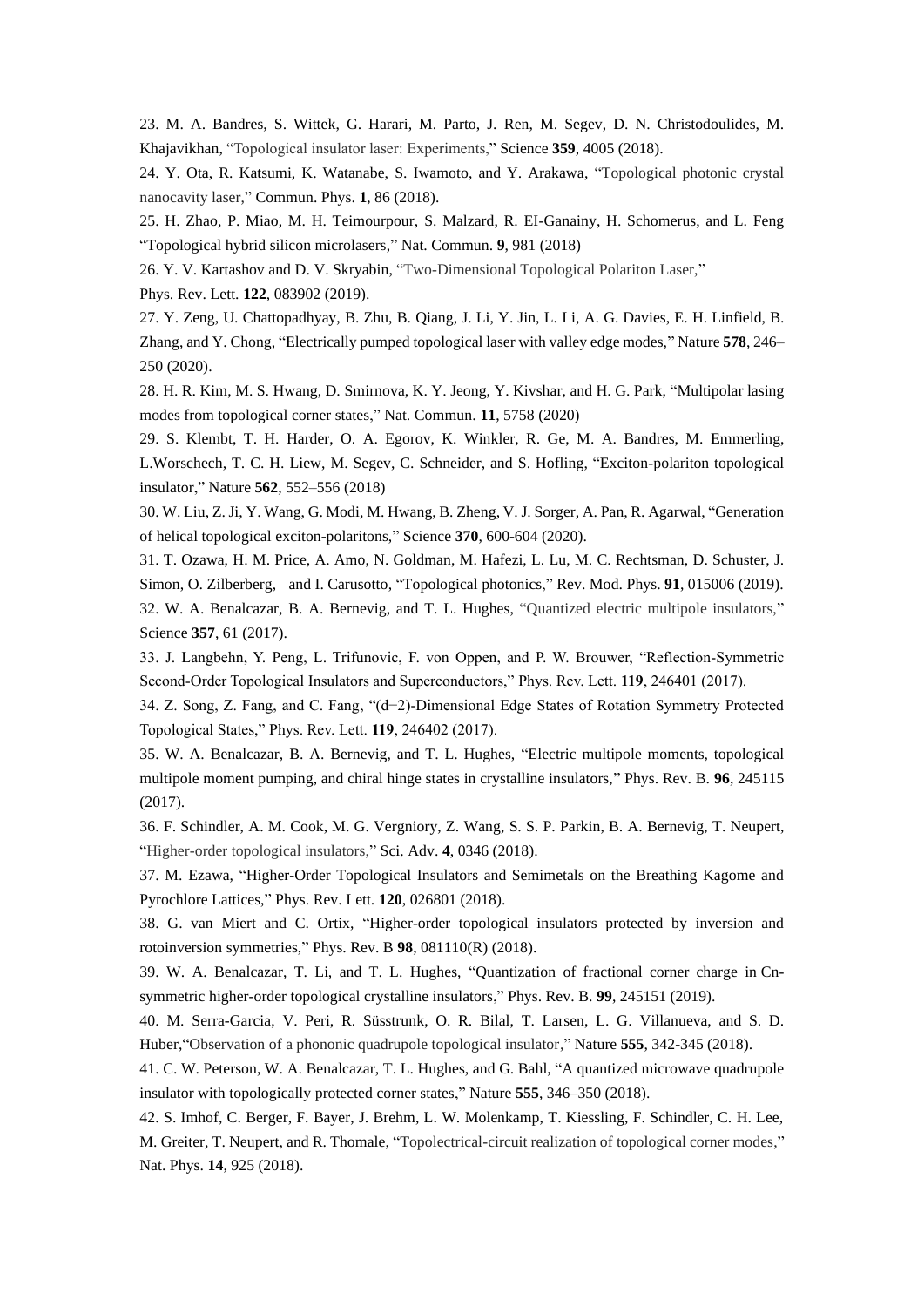43. J. Noh, W. A. Benalcazar, S. Huang, M. J. Collins, K. P. Chen, T. L. Hughes, and M. C. Rechtsman, "Topological protection of photonic mid-gap defect modes," Nat. Photon. **12**, 408–415 (2018).

44. H. Xue, Y. Yang, F. Gao, Y. Chong, and B. Zhang, "Acoustic higher-order topological insulator on a kagome lattice," Nat. Mater. **18**, 108-112 (2019).

45. X. Zhang, H. X. Wang, Z. K. Lin, Y. Tian, B. Xie, M. H. Lu, Y. F. Chen, and J. H. Jiang, "Secondorder topology and multidimensional topological transitions in sonic crystals," Nat. Phys. **15**, 582 (2019). 46. H. Fan, B. Xia, L. Tong, S. Zheng, and D. Yu, "Elastic Higher-Order Topological Insulator with Topologically Protected Corner States," Phys. Rev. Lett. **122**, 204301 (2019).

47. H. Xue, Y. Yang, G. Liu, F. Gao, Y. Chong, and B. Zhang, "Realization of an Acoustic Third-Order Topological Insulator," Phys. Rev. Lett. **122**, 244301 (2019).

48. X. Zhang, B. Y. Xie, H. F. Wang, X. Xu, Y. Tian, J. H. Jiang, M. H. Lu, and Y. F. Chen, "Dimensional hierarchy of higher-order topology in three-dimensional sonic crystals," Nat. Commun. **10**, 5331 (2019).

49.M. Weiner, X. Ni, M. Li, A. Alù, and A. B. Khanikaev, "Demonstration of a third-order hierarchy of topological states in a three-dimensional acoustic metamaterial," Sci. Adv. **6**, 4166 (2020).

50. Y. Qi, C. Qiu, M. Xiao, H. He, M. Ke, and Z. Liu, "Acoustic Realization of Quadrupole Topological Insulators," Phys. Rev. Lett. **124**, 206601 (2020).

51. X. Zhang, Z. K. Lin, H. X. Wang, Z. Xiong, Y. Tian, M. H. Lu, Y. F. Chen, and J. H. Jiang, "Symmetry-protected hierarchy of anomalous multipole topological band gaps in nonsymmorphic metacrystals," Nat. Commun. **11**, 65 (2020).

52. X. Ni, M. Li, M. Weiner, A. Alu, and A. B. Khanikaev, "Demonstration of a quantized acoustic octupole topological insulator," Nat. Commun. **11**, 2108 (2020).

53. H. Xue, Y. Ge, H. X. Sun, Q. Wang, D. Jia, Y. J. Guan, S. Q. Yuan, Y. Chong, and B. Zhang, "Observation of an acoustic octupole topological insulator," Nat. Commun. **11**, 2442 (2020).

54. Y. Wu, M. Yan, H. X. Wang, F. Li, and J. H. Jiang, "On-chip higher-order topological micromechanical metamaterials," arXiv:2010.16242

55. Z. K. Lin, H. X.Wang, Z. Xiong, M. H. Lu, and J. H. Jiang, "Anomalous quadrupole topological insulators in two-dimensional nonsymmorphic sonic crystals," Phys. Rev. B. **102**, 035105 (2020).

56. Z. Xiong, Z. K. Lin, H. X. Wang, X. Zhang, M. H. Lu, Y. F. Chen, and J. H. Jiang, "Corner states and topological transitions in two-dimensional higher-order topological sonic crystals with inversion symmetry," Phys. Rev. B. **102**, 125144 (2020).

57. X. D. Chen, W. M. Deng, F. L. Shi, F. L. Zhao, M. Chen, and J. W. Dong, "Direct Observation of Corner States in Second-Order Topological Photonic Crystal Slabs," Phys. Rev. Lett. **122**, 233902 (2019). 58. B. Y. Xie, G. X. Su, H. F. Wang, H. Su, X. P. Shen, P. Zhan, M. H. Lu, Z. L. Wang, and Y. F. Chen, "Visualization of Higher-Order Topological Insulating Phases in Two-Dimensional Dielectric Photonic Crystals," Phys. Rev. Lett. **122**, 233903 (2019).

59. S. Mittal, V. V. Orre, G. Zhu, M. A. Gorlach, A. Poddubny, and M. Hafezi, "Photonic quadrupole topological phases," Nat. Photonics **13**, 692-696 (2019).

60. A. El Hassan, F. K. Kunst, A. Moritz, G. Andler, E. J. Bergholtz, and M. Bourennane, "Corner states of light in photonic waveguides," Nat. Photon. **13**, 697–700 (2019).

61. L. Zhang, Y. Yang, Z. K. Lin, P. Qin, Q. Chen, F. Gao, E. Li, J. H. Jiang, B. Zhang, and H. Chen, "Higher‐Order Topological States in Surface‐Wave Photonic Crystals," Adv. Sci. **7**, 1902724 (2020).

62. M. Li, D. Zhirihin, M. Gorlach, X. Ni, D. Filonov, A. Slobozhanyuk, A. Alù, and A. B. Khanikaev, "Higher-order topological states in photonic kagome crystals with long-range interactions," Nat. Photonics **14**, 89 (2020).